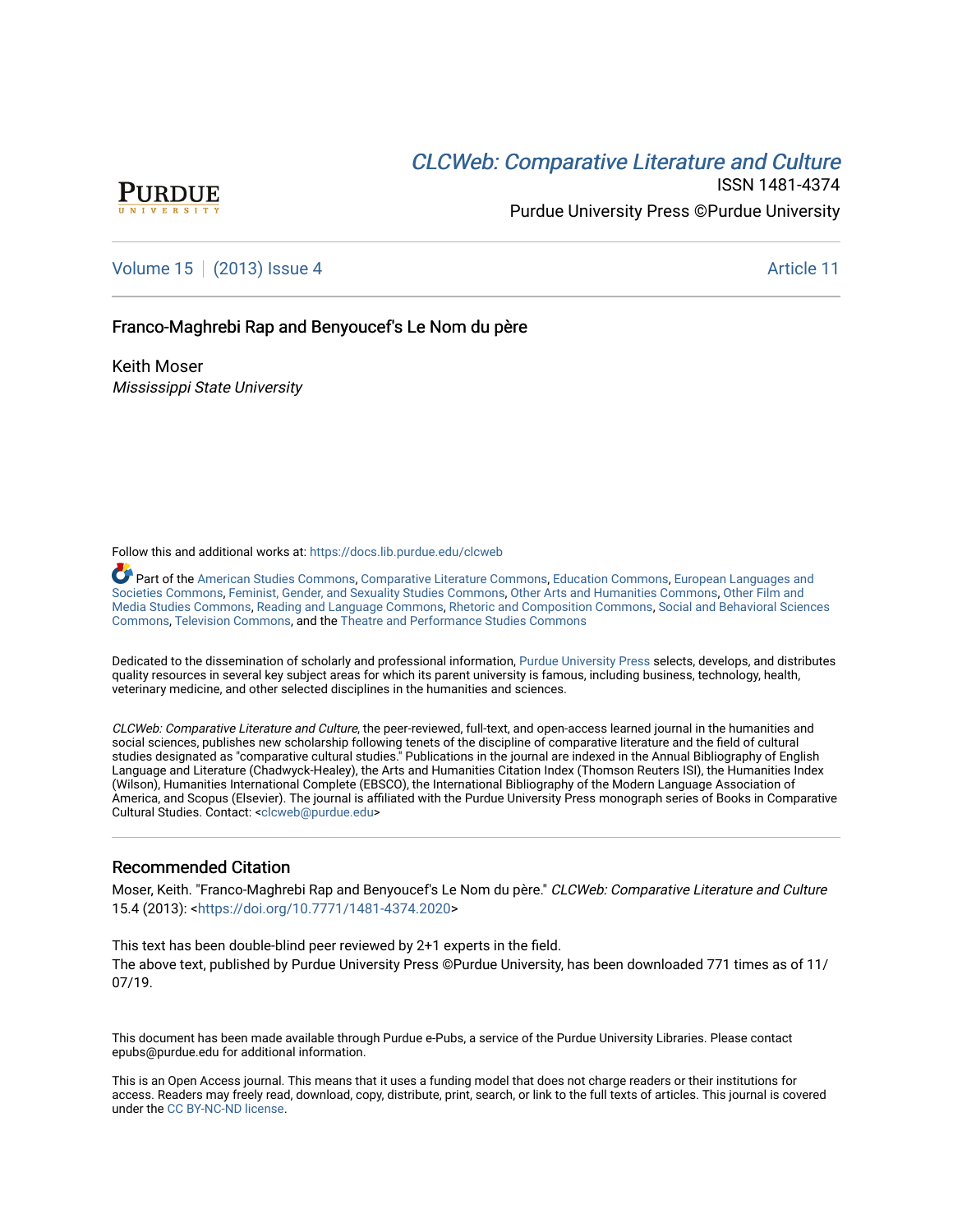

# CLCWeb: Comparative Literature and Culture

ISSN 1481-4374 <http://docs.lib.purdue.edu/clcweb> Purdue University Press ©Purdue University

CLCWeb: Comparative Literature and Culture, the peer-reviewed, full-text, and open-access learned journal in the humanities and social sciences, publishes new scholarship following tenets of the discipline of comparative literature and the field of cultural studies designated as "comparative cultural studies." In addition to the publication of articles, the journal publishes review articles of scholarly books and publishes research material in its Library Series. Publications in the journal are indexed in the Annual Bibliography of English Language and Literature (Chadwyck-Healey), the Arts and Humanities Citation Index (Thomson Reuters ISI), the Humanities Index (Wilson), Humanities International Complete (EBSCO), the International Bibliography of the Modern Langua-ge Association of America, and Scopus (Elsevier). The journal is affiliated with the Purdue University Press monog-raph series of Books in Comparative Cultural Studies. Contact: <clcweb@purdue.edu>

### Volume 15 Issue 4 (December 2013) Article 11 Keith Moser, "Franco-Maghrebi Rap and Benyoucef's Le Nom du père" <http://docs.lib.purdue.edu/clcweb/vol15/iss4/11>

Contents of CLCWeb: Comparative Literature and Culture 15.4 (2013) <http://docs.lib.purdue.edu/clcweb/vol15/iss4/>

Abstract: In his article "Franco-Maghrebi Rap and Benyoucef's Le Nom du père" Keith Moser discusses Messaoud Benyoucef's controversial play Le Nom du père and rap as a hybrid art form that has been (re)-appropriated by disenfranchised minorities from all corners of the planet. Exploited and ignored by those at the top of the social ladder, rappers express their anxiety concerning the present situation of inequality in contemporary consumer society. The rending melodies or portraits of human anguish created by rappers give testament to the fact that the interconnected processes of urbanization and globalization have not benefited everyone. In Le Nom du père, Benyoucef appears to suggest that the sometimes paradoxical artistic tool of rap could help the stigmatized Harkis to overcome their oppression and to integrate themselves into French and Algerian society.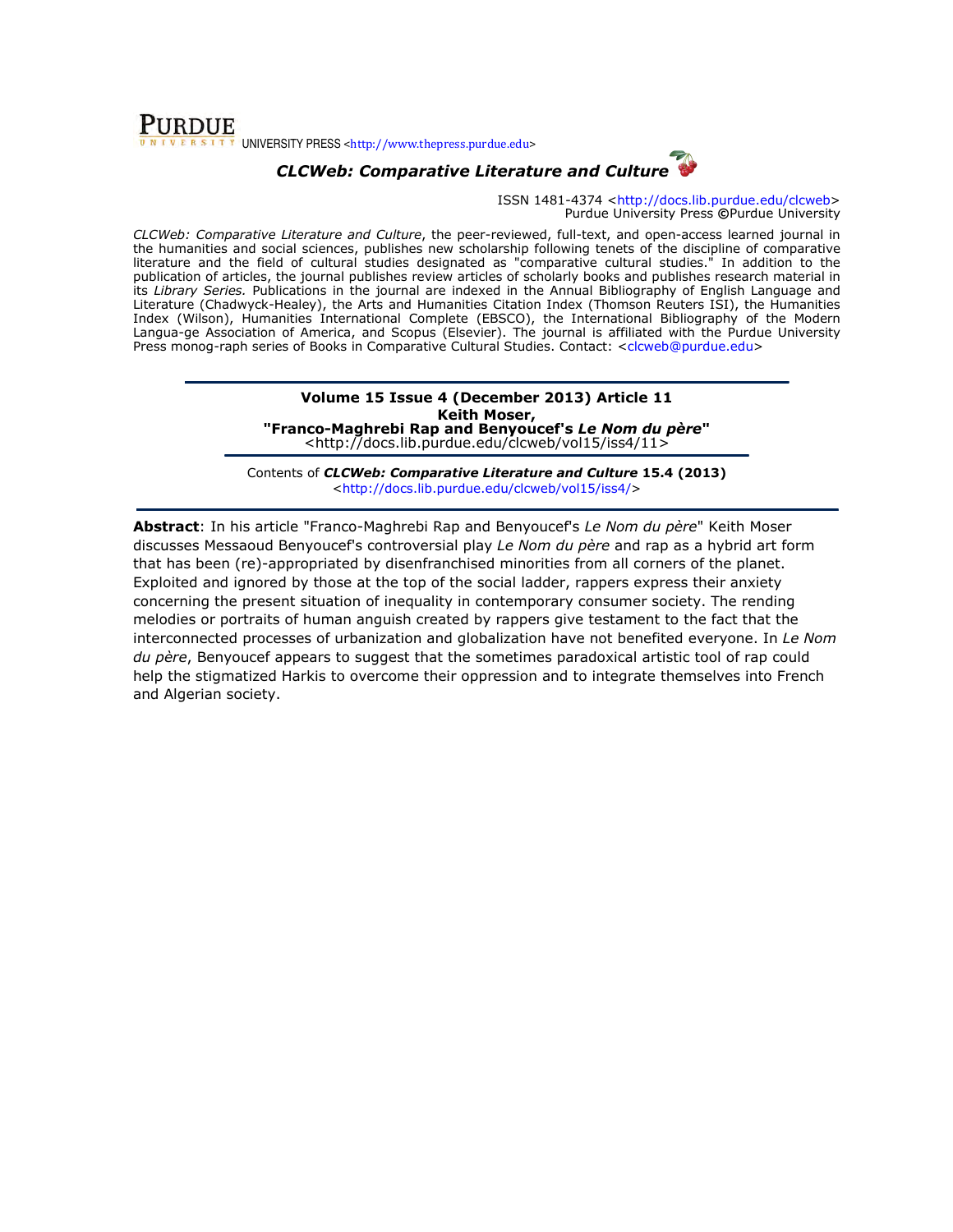### Keith MOSER

### Franco-Maghrebi Rap and Benyoucef's Le Nom du père

Although rap is a recent phenomenon which traces its origins to the South Bronx, it has become emblematic of a global street culture whose aspirations are stifled beneath a glass ceiling of destitution, violence, drugs, unemployment, racism, xenophobia, and exploitative hiring practices (see Halila). Record sales all across the world dismiss the notion that this artistic genre is merely a fleeting trend. As Patricia McBroom notes, "almost 30 years after hip-hop got its start in the black urban scene of the 1970's ... Last year, rap  $-$  one of four components of hip-hop culture  $-$  became the top-selling music genre in America"

(<http://berkeley.edu/news/berkeleyan/2000/04/12/hiphop.html>). Diverse groups of marginalized and disenfranchised peoples have appropriated this musical style to decry the injustice that exists in their respective societies. Elucidating that this hybrid and often subversive artistic form no longer uniquely belongs to the African American community, Eirlys Davies and Abdelâli Bentahila posit that "the second largest consumer of hip hop in the world is now France" ("Code Switching and the Globalisation" 373; see also Davies and Bentahila, "Code Switching as a Poetic Device"; see also Marc Martínez <http://dx.doi.org/10.7771/1481-4374.1804>). Not only are French youth listening to US-American rappers, but ethnic minority groups elsewhere have ensured that rap inundates mainstream airwaves (see Goudailler 19).

In Le Nom du père Messaoud Benyoucef appears to express hope that morally courageous artists will take a stand on this polemical issue that still polarizes both French and Algerian society. Cognizant of the role that hip-hop has assumed in the Franco-Maghrebi community in general for decrying injustice and inequality, it is not by chance that an enigmatic jester raps to open and close the play. Furthermore, additional hip-hop scenes embedded throughout the text clearly underscore that rap has weaved itself into the global cultural fabric of la culture de la rue. The rapper provides much needed comic relief given that this play directly confronts the continued struggles of the Harkis, yet Benyoucef's conscious decision to incorporate hip-hop as opposed to other musical styles should not be underestimated. In fact, rap is the resin that binds the disparate scenes of this complex and controversial work together and which creates a cohesive whole.

Although the intentions of Benyoucef seem to be both humanistic and evident, it should be noted that this play became a lightning rod that immediately triggered caustic reactions when it was initially performed in France. Several activist Harki organizations — such as AJIR pour Les Harkis: Association, Justice, Information, Réparation — even filed defamation of character lawsuits against the French government for subsidizing the production of Benyoucef's play. Explaining their moral and legal position in an official statement entitled "Pourquoi les Harkis sont contre 'Le Nom du père'") AJIR asserts that the "play, far from contributing to our understanding of history, provides a truncated and partisan vision taking up the theory of 'treason' again that prevails in Algeria … The Harkis of Haute-Normandie will oppose the performance of this play by all legal means … in order to protest against hate and historical manipulation" (Castetz <http://www.liberation.fr/societe/0101528658-une-piece-de-theatre-ravive-les-blessures-desharkis>; unless indicated otherwise, all translations are mine). However, in chapter one of his

ethnography The Harkis: The Wound that Never Heals Vincent Crapanzano contests the notion that Benyoucef's motivations for writing and performing the play were dubious as AJIR maintains. Reminding the reader that Le Nom du père is "the third play in a trilogy dealing with violent contradictions in Algeria's struggle for independence and its aftermath," Crapanzano reaches the conclusion that although "Benyoucef is clearly critical of all the parties involved, he projects enormous sympathy for the individuals entrapped in its history" (19). As Crapanzano affirms, the intentions of Benyoucef is humanist rather than political. Attempting to transcend the "simple binary of good and evil" and the "Manicheistic dichotomy of the 'traitor-hero,'" Benyoucef endeavors to give a voice to all those including the disenfranchised Harkis who continue to suffer from the ramifications of a bitter conflict whose wounds are still visible in both societies (see Sutton; van der Schyff).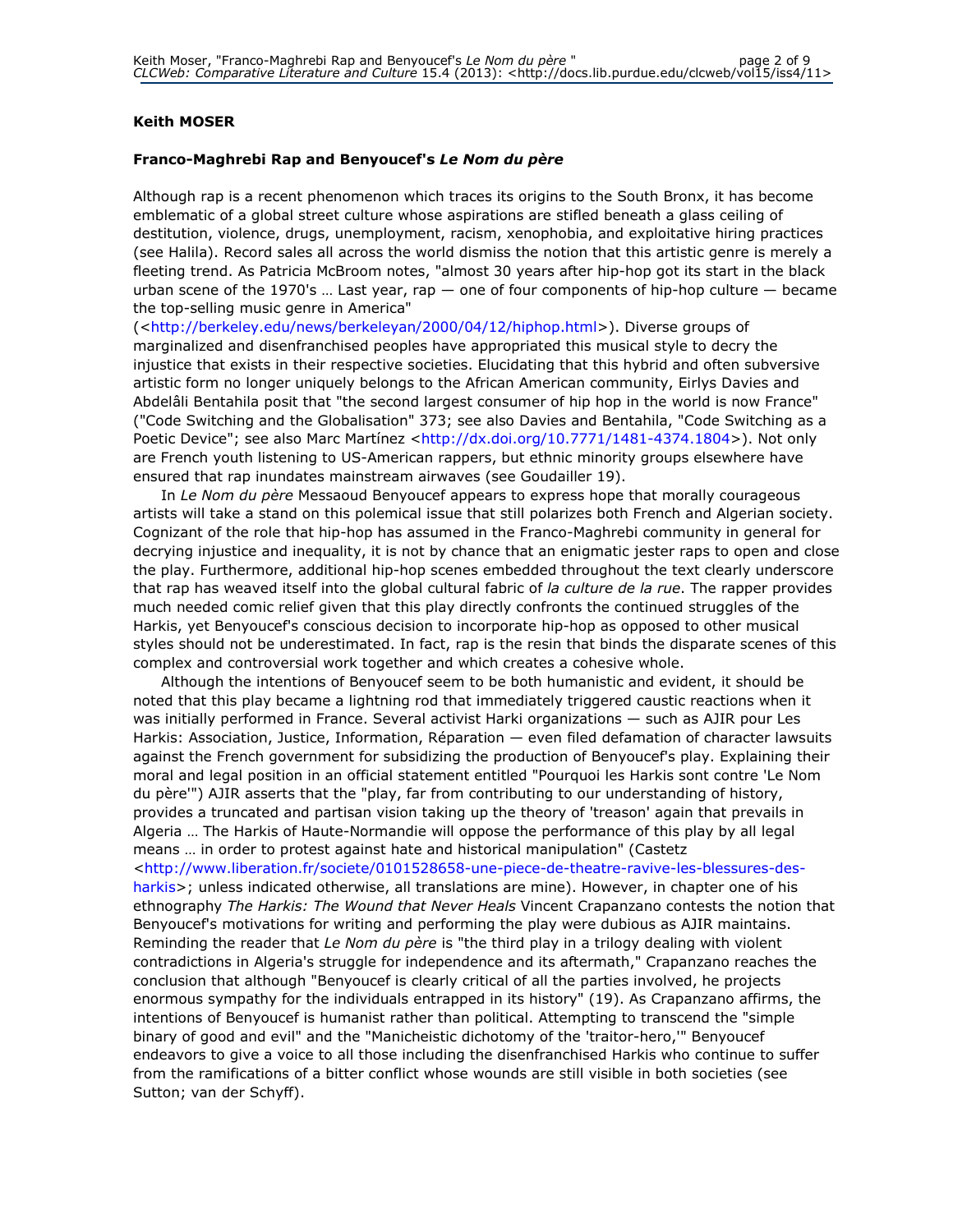The audience must also be careful to not misunderstand the initial "Song" of the "rapper in support (that) rants or sings with a rap rhythm" (Benyoucef 5). Benyoucef does not choose to begin his play with a character who resembles an eccentric buffoon or an absurd caricature difficult to take seriously in an effort to make light of a tragic situation. Rather, Benyoucef is aware that the general public is often more receptive to art that incorporates humor to broach a taboo subject. In the context of rap, raï, and contemporary French cinema, Valérie Orlando discusses "humor as the most effective manner through which to reach the hearts of the French" (407). The undeniable popularity of satirical political comedy in the United States, as evidenced by Jon Stewart and Stephen Colbert's successful shows on Comedy Central highlights that this phenomenon is universal. Humor can make a bitter pill easier to swallow and it can also encourage individuals to engage in profound introspection without being overtly didactic (see, e.g., McClennen; Waisanen).

As Orlando notes, rap songs are replete with comic relief that serves the function of rendering a serious message more enjoyable for the listener. Perhaps the most striking comical element that is omnipresent in the first rap and throughout the text is irony. Given that slapstick humor permeates the entire play, the rapper's affirmation which concludes the first scene "If we do not have slapstick humor / Know that it is first of all because we love you" is ironic (Benyoucef 6). This comedic form resonates and allows Benyoucef to delve into a divisive issue without alienating his audience. Crapanzano hypothesizes that part of Benyoucef's humor becomes lost in translation and Crapanzano explains, "Haddouche [Mohammed Haddouche is an Harki activist that wrote a letter condemning Le Nom du père] fails to see the play's terrible irony, its cynicism, and the occasional relief that comes with humor" (19-20). A plausible answer as to why numerous Harki activists were offended by Le Nom du père lies in the fact that the subject matter itself hits too close to home given that it is indicative of their quotidian reality. Although this comedic style can indeed be misinterpreted by sensitive listeners, irony is one of the most common humoristic tools used by contemporary rappers around the globe to transmit their calls for social change.

Franco-Maghrebi and French rappers in general also incorporate verlan into their lyrics in part to make their listeners laugh. *verlan* is the French equivalent of the linguistic game played by children and adolescents in the English-speaking world known as "Pig Latin." Similar to "Pig Latin," a verlanphone or speaker of verlan inverts syllables of words from the French language to create a hermetic type of communication. Although *verlan* was originally nothing more than what linguists term backslang, it should not be automatically dismissed as a meaningless, juvenile form of entertainment. First of all, verlan is much more prevalent than "Pig Latin." Moreover, this "secret" language is emblematic of "a language and a culture that belongs to disenfranchised inner cities" (Méla 16). Similar to the aforementioned origins of rap, verlan is inseparable from the ugly underbelly of the urban ghettos where its disenfranchised interlocutors reside. Numerous researchers have noted that verlan (or verlen) as it was originally called has existed for centuries (Antoine 46). However, the usage of verlan and other forms of French backslang, such as largonji, loucherbem, and javanais was marginal in mainstream society until marginalized youths from the banlieues (re)-appropriated verlan to express their mounting frustration and to give a collective voice to all minority groups living in large metropolitan areas (see Bachmann and Basier 173).

verlan is an integral part of the *francais contemporain des cités* (FCC), but several scholars have also underscored that Franco-Maghrebi youths in particular have adopted this street language as their "second language" (Goudaillier 8; see also Méla 85). Vivienne Méla elucidates that although verlan has now become mainstream and is popular with all elements of French society, "By studying verlan, we quickly realize that young people of Arabic origin, beurs, are the main users" (74). This social phenomenon explains why verlan has borrowed many words from the Arabic language in addition to the fact that French-Arabic code switching is so prevalent in French rap. Moreover, many of these lexical items of Arabic origin are now part of quotidian French vernacular used by young people all across the country (see Gross, McMurray, Swedenburg 24)). Although many language purists and organizations such as the Académie Française resist these linguistic intrusions, popular culture including rap, rai, and cinema which is representative of the diverse Franco-Maghrebi population has impacted contemporary French civilization to such an extent that the dictionary Le Petit Robert recognizes that terms originating from verlan such as beurs, keuf, meuf, and keum are "real" French words (see Sloutsky and Black 321).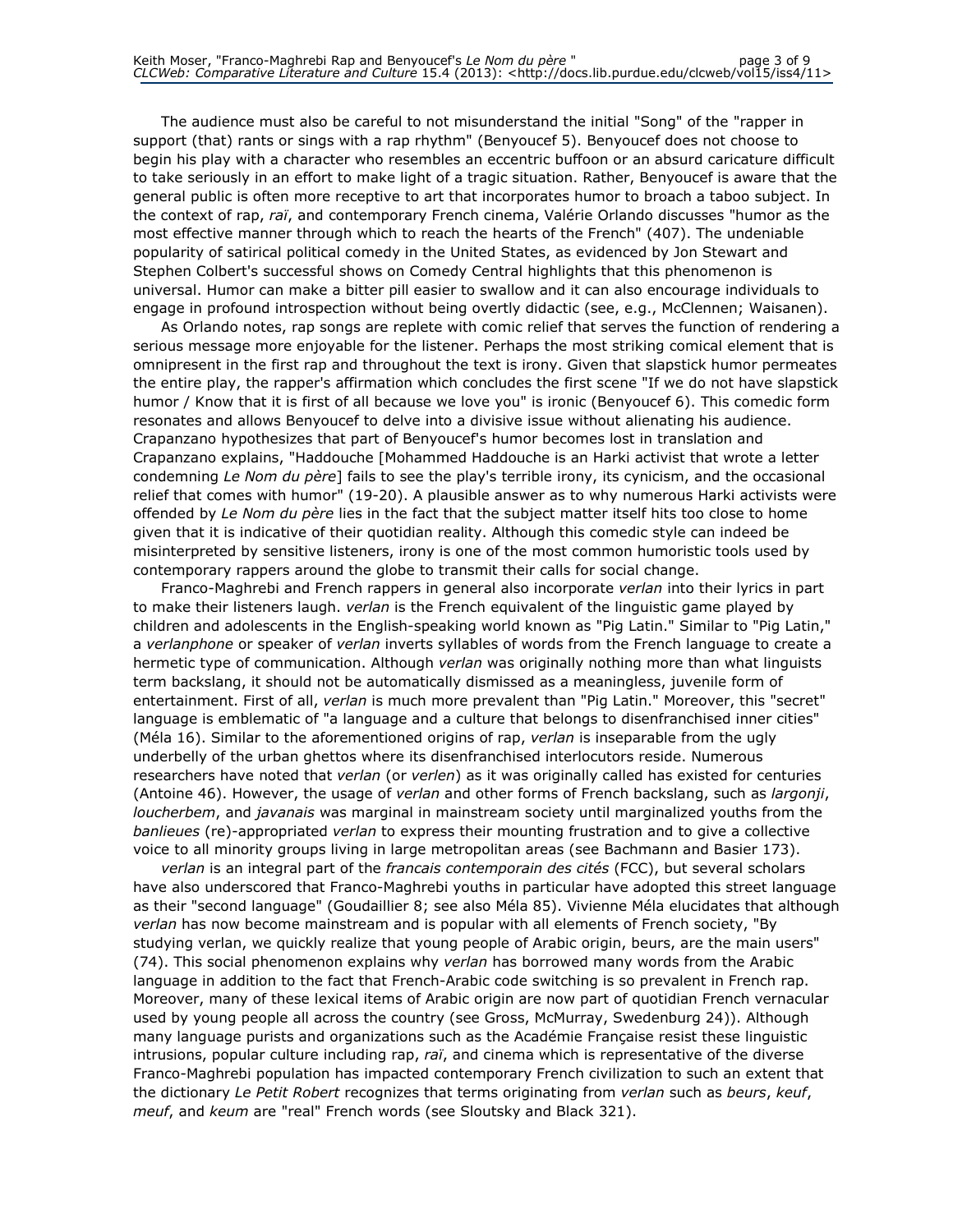Given the commercial success of Franco-Maghrebi artists, their so-called "second language" is now spoken all across France even in bourgeois circles. As Méla underscores, "We can also explain the appearance of verlan in all social layers with the ideal of youth that prevails in our society. Speaking verlan is to speak like a young person" (88). For this reason it is not surprising that the first words from the rapper of Le Nom du père are "Hello, hello guys, hello girls / tonight you are not going to a party / because tonight we are performing theater for you" (5). Benyoucef clearly targets his message at the young people in the audience for whom verlan represents an in-group marker of their social identity. If meaningful progress is going to be made that would allow the Franco-Maghrebi community including the Harkis to have a more stable place in French society, it is the youth which will champion these social changes that could finally close the open wounds to which Crapanzano refers in his study of the Harkis. In other words, Benyoucef's conscious decision to place both rap and verlan on center stage in Le Nom du père is revealing. Could rap once again assume a similar role for the Harkis as it has for countless other underprivileged groups? Paradoxically, the anonymous rapper, which could easily be dismissed as merely a ludicrous comedian at first glance, is one of the most important characters in the entire play. His music is a subversive social tool designed to foster a dialogue related to a polemical issue that needs to be resolved.

In addition to code switching between formal French and the dialect spoken in many suburbs that blends French, verlan, and Arabic, the rapper's declaration "If you are a fan of Alexandrian poetry / This is the style of thieves" (Benyoucef 5). This affirmation allows Benyoucef to both attach himself to and to distance himself from French literary tradition. The word *malandrin* - the word choice *malandrin* is perhaps also emblematic of the literary technique of foreshadowing given that the protagonist S.N.P. will become a skilled assassin for radical Islamic terrorist organizations — appears to reflect a direct homage to François Villon. Noting that les argots à clef have existed in France for centuries, Jean-Pierre Goudaillier suggests that "In the 15th century, François Villon composed his famous ballads in the language of crooks, the dialect of la Coquille, a slang of a brotherhood of thieves, that gave up part of their vocabulary as they were being tortured" (6). Although the language of Le Nom du père is nowhere near as cryptic as that of Villon's Ballades en jargon, given that most youth would understand every single word, it represents a refusal to respect the règles de bienséance externes. The usage of verlan is now trendy, but it still grates the nerves of many traditionalists (see Sloutsky and Black 308) which would consider this form of backslang too unrefined for the stage.

The aforementioned affirmation by the unnamed rapper is also emblematic of metatheater or a play which reveals its own presence as a work of fiction. This direct admission on the part of the playwright, however, does not undermine the importance of his artificial artistic creation. Instead, the rapper's lyrics are reminiscent of Pablo Picasso's assertion that "Art is a lie that brings us nearer to the truth" (Picasso qtd. in Cook 22). Although all art is a product of human imagination, it often forces people to reflect upon preconceived notions and misguided or simplistic logic. Yet, the rapper's declaration "If you have come here to take the lead / Here, there are no intellectuals that are showing off / If you think that the theater is the center of the world / Or facile psychology / You are going to be disappointed / Because here there is no introspection / It is a question of tormented memories / It is about lives that are agonizing because of history" appears to be both ironic and sincere (Benyoucef 5). Benyoucef wants to make it clear that he is not writing a naïve roman/pièce à thèse that reduces the veritable complexity of the Algerian War to a Manichean perspective of absolute good and evil. Conversely, Benyoucef is also cognizant that his play, similar to rap, challenges authority and exposes crimes against humanity. Moreover, Benyoucef is aware of the inherent limitations of art given that he avoids proposing simplistic solutions for complex problems that plague French society. Art can awaken public consciousness and create a space in which a dialogue can transpire, but it is not a social panacea that can instantly resolve divisive conflicts.

Although the next rap scene is of a much shorter duration, the nuances of this passage befuddle the spectator/reader. S.N.P.'s Harki friend Sakhr is the second hip-hop artist introduced by Benyoucef. In addition to its moral ambivalence, Sakhr's song is striking given that it appears to be rather impromptu. According to the didascalia, "He (Sakhr) pulls himself together, acts like a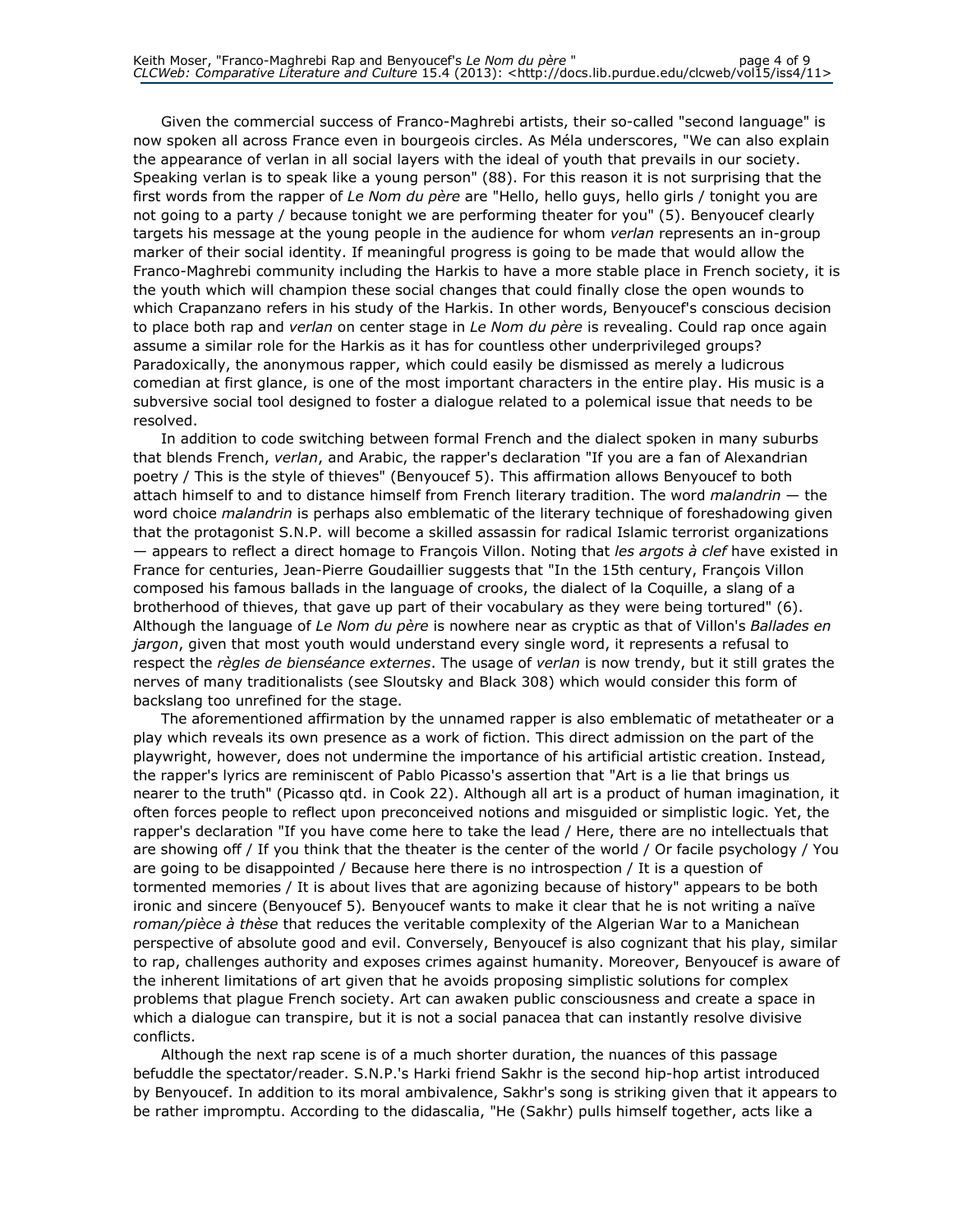rapper and sings in SNP's direction" (the character's name is generally written as S.N.P. throughout most of the text) (Benyoucef 20). The spectator is left to ponder why Sakhr would start to rap seemingly out of the blue as opposed to speaking to his companion in a normal fashion. This unanticipated melody does not seem to correspond to theatrical rules governing la vraisemblance. However, it should be noted that "battle rapping" which can occur spontaneously on the street is an official genre (see Davies and Bentahila 371). For this reason, one could speculate that Benyoucef is implying that hip-hop already constitutes a vital part of Harki culture even if a specifically Harki rap group has yet to penetrate the mainstream French music scene. Given that many second/thirdgeneration Harkis still live in unforgiving urban slums or Cités in Southern France where access to good life seems like a cruel caricature, rap — whether it is played on the radio or performed on the street — offers a cathartic outlet in which disillusioned Harki youths can express their social anguish. The song lyrics "There is more than weed that is being spit [e.g. spitting a rhyme] / in order to not see the abyss" (Benyoucef 20) concretize the desperate plight of the Harkis who still struggle to integrate themselves into French society. Moreover, the word beu (verlan for herbe [weed]) reflects the aforementioned phenomenon of code switching which is indicative of the French dialect spoken by disenchanted French youths who reside in the violent and impoverished banlieues. For many of these excluded adolescents and teenagers, substance abuse is rampant because it provides an ephemeral existential remedy that momentarily allows them to forget dire realities from which there appears to be no escape. Indeed, many second-generation Harkis who grew up in the previously mentioned camps that wreaked of despair and misery use alcohol or drugs to numb their pain. Similar to protagonists from other Harki works such as Moze (Rahmani) and Mon Père, ce harki (Kerchouche) — it should be noted that Benyoucef is Algerian, but he is not a member of the Harki community: the fact that Benyoucef is an outsider in comparison to Harki authors, such as Fatima Besnaci-Lancou, Zahia Rahmani, and Dalia Kerchouche, is also a plausible explanation as to why his play triggered public outcries and litigation  $-$  S.N.P. from Le Nom du père has a fractured psyche inseparable from the traumatic experience of living in refugee camps which were inadequate as a form of permanent housing. The myriad of references to mind-altering substances in rap lyrics themselves and throughout the text in Le Nom du père mirror the lyrics of countless hip-hop songs which represent many divergent cultures. Without an easy path to integration or even a realistic way to shed the shackles of poverty, it is understandable that many Harkis would drown their sorrows.

However, although the artistic construction of the play highlights that Benyoucef is aware of the counter-hegemonic role of hip-hop and its global significance, he also understands that this subversive tool has often been used by Franco-Maghrebi artists with opposing agendas. Specifically, whereas many Franco-Maghrebi rappers decry Islamic fundamentalism and its repercussions, other hip-hop musicians of North-African descent promote religious radicalism. In the context of Islamic rap in general, Souad Halila notes that "In the face of what is happening in the much hurt and heart-broken Muslim world, many Muslims and sympathizing non-Muslims are genuinely reverting back to the Quran to come to terms with their current powerlessness … Muslims' equal interest in Islamic Hip Hop and religious Anasheeds may be considered as another therapeutic cure to a deep-seated sense of loss and powerlessness" (41). Similar to substance abuse, rap has become a coping mechanism for underprivileged Muslim youths all around the world who have no voice. Additionally, many Muslim adolescents and teenagers in France have found solace and a type of collective identity by embracing the traditional virtues of the Quran. The contemporary rap lyrics of Franco-Maghrebi artists often reflect this phenomenon: "In the 1990s many Beurs turned to Islam as a means to find acceptance and bridge the gap between themselves and their parents' foreign origins" (Orlando 405). Orlando elucidates that "seeking to find out what it means to be Beur, or an Arab, who speaks French but embraces Islam, has proved detrimental to the children of immigrant communities because recourse to Islam is exactly part of the reason racism in France is on the rise" (405) and asserts that not only are many French youths of Arab descent (re)-discovering Islam, but they are also increasingly vulnerable to "fundamentalist coercion" (406). In other words, the destitution and desperation of many Franco-Maghrebi young people have caused them to embrace radical forms of Islam that have exacerbated social tensions and further alienated them from mainstream French society.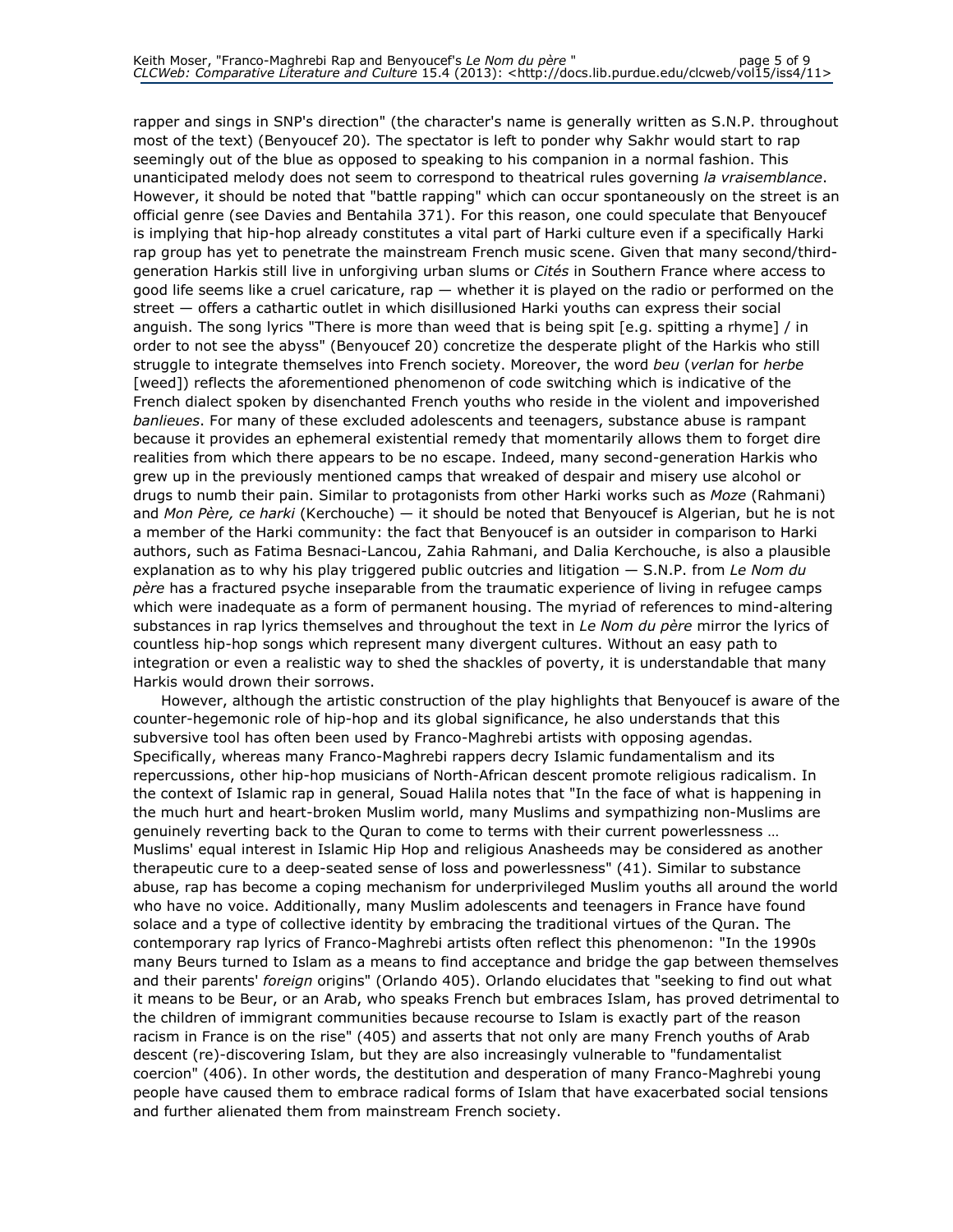The enigmatic ending of Sakhr's song in which Benyoucef professes that "Sharia law is a virtue / and the Koran fucks up everything" (20) is best understood in the above context. From a linguistic standpoint, however, the moral ambivalence of this statement destabilizes the reader/spectator. Is Benyoucef using rap to defend or denounce Islamic fundamentalism in the Harki community? Is Benyoucef validating polarizing, misogynistic Sharia laws that many moderate Muslims consider to be crimes against humanity and an offensive perversion of their faith?

A close reading of the third rap performed by Sakhr eliminates this disquieting ambiguity. Although S.N.P. will in fact be successfully recruited and trained by terrorist cells that promote Jihad ideology, the ironic tone of this passage leaves little doubt concerning the author's true intentions. In this specific rap, Sakhr offers the following advice to the protagonist, "Don't try to understand man you are only a loser … / The straight path of the savior is Sharia law / Listen well man and don't try to think" (Benyoucef 38). Sakhr's religious counsel in which he urges S.N.P. to stop thinking and to obey fanatical spiritual leaders blindly is ironic. Moreover, Benyoucef's incorporation of words derived from Arabic, such as *cleb* (chien; dog) in the scene appears to be directed at Franco-Maghrebi youths encouraging them to deconstruct radical Islamic ideology. It is not by chance that Benyoucef chooses the dialect of inner-city Franco-Maghrebi adolescents in which to deliver his nuanced message. Further, this linguistic phenomenon epitomizes what Méla describes as the *défrancisation* of both verlan and le français contemporain des cités (32). The Franco-Maghrebi community, many of which live in the projects, is the major impetus driving linguistic change in urban settings in contemporary French civilization. Thus, the deliberate code switching employed by Benyoucef dismisses extremist viewpoints concerning national identity that cautions citizens to be wary of métissage. For linguists who study modern French slang, the influence of Arabic and Berber societies from North African is evident. In an era characterized by globalization, urbanization, and immigration, maintaining the "purity" of a given culture appears to be rather naïve. Since rap itself is indicative of cultural exchange as an eclectic genre with numerous influences, it is a perfect medium in which to promote hybridity. Instead of composing his play in standard French and thus respecting the règles de bienséance, Benyoucef places the Franco-Maghrebi banlieue dialect on center stage to encourage youth of North-African descent to be proud of the hybrid culture that they have created.

In the next song, performed by the comedian — although Benyoucef does not attribute this rap to the jester in the didascalia, the English word SONG in capital letters which precedes the musical sequence makes it obvious that the rapper is speaking to the public — Benyoucef continues to develop some of the same themes as in the previous refrains. The rapper also reveals that S.N.P. has fallen into the trap of Islamic radicalism and is now a terrorist: "After observing the Shiites / and listening to their calls to fight ... / He finally arrived in Pakistan ... / There he endured a rough training / eating up a ton of preachy propaganda" (Benyoucef 45). In a similar vein, Halila exposes the "holier-than-thou messages" of Islamic rappers that promote religious fanaticism (36). In this passage, Benyoucef appears to use rap itself to denounce this (re)-appropriation of a musical genre by zealots who do not always have pure intentions. The pejorative manner in which Benyoucef describes the ideological indoctrination and military training which S.N.P. receives in Pakistan once again casts little doubt concerning his feelings toward militant fundamentalism. Moreover, it is hardly surprising that the comedian is the spokesperson that communicates this message to the audience given that his humoristic persona softens the tone of the entire play. Although the rapper appears to be much more matter of fact and serious in this song, Benyoucef has already fully developed this character as a personage that provides comic relief.

In addition to summarizing S.N.P.'s tragic life story which culminates with his ill-fated decision to become a terrorist, the opening lines of the SONG concretize the protagonist's problematic search for identity. Reminding the spectator/reader that S.N.P. has many other names, the rapper muses, "Ali alias Alain alias Elias / alias SNP alias Abou-Chafra / With Sakhr and emir Mossaab alas / left on a pilgrimage" (Benyoucef 45). The litany of names might confuse the audience initially, but it highlights the fact that S.N.P. has never been able to create a stable identity in French society. The French government allowed thousands of Harkis to immigrate to France after the failure of Algerian authorities to enforce the provisions of the Evian Accords that protected the Harkis from retribution. However, the remote camps in which this marginalized community was interned did not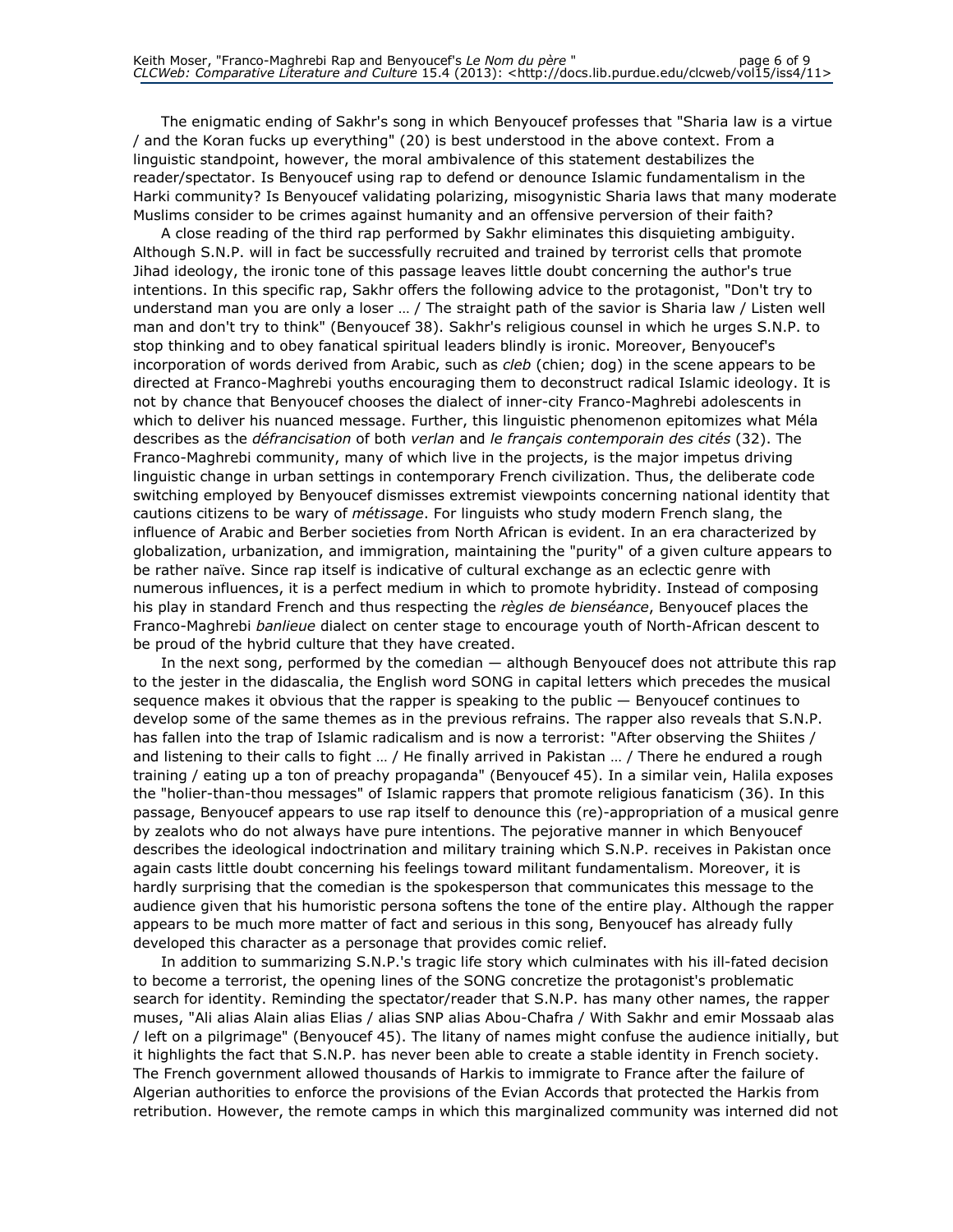offer a viable path to full citizenship. Given the fact that they were intentionally hidden and segregated from the rest of French society for decades, the Harkis were unable to find their place in a country that wanted to sweep this divisive element of its history under the rug. Moreover, many French people were suspicious of this diverse disenfranchised group, most of which spoke a different language and practiced another religion. Although the French government officially abandoned the assimilation model of immigration in 1960, the new paradigm still possesses assimilationist tendencies (see Marranci

<http://www.umbc.edu/MA/index/number5/marranci/marr\_0.htm>). In a social climate that refuses to accept diversity, how can moral and ethnic minorities that differ greatly from mainstream society even create a hybrid identity?

Not only do the Harkis appear to be victims of a rigid immigration paradigm, still lauded by extremist political parties such as the Front National, but the continued suffering of this community gives credence to the adage that "history is written by the winners." Although France lost what was to be its last colonial war and thus its politicians had to endure the social repercussions of such an embarrassing defeat, French authorities were still able to control public perception of the Harkis. Given that most first-generation Harkis did not speak French fluently or sometimes at all, they were unable to defend themselves as they were shipped from one secluded camp to another. The situation of the Harkis was far worse in Algeria whose leaders used the *supplétifs* and their families as scapegoats to conceal corruption and dire inequality. Unwanted on both sides of the Mediterranean and considered to be a "problem" in a country in which the possibility of *métissage* or forging a new authentic hybrid identity that incorporates elements of two or more cultures is socially unacceptable, S.N.P. struggles to find any fixed sense of meaning or place. Benyoucef's decision to incorporate rap in his play should also be understood in this context. Hip-hop is a form of art that blends musical genres which represent divergent cultural traditions together in order to create an innovative style that appeals to many layers of society. Thus, rap is a subversive device that undermines homogenization and valorizes the cultural miscegenation that is indicative of the modern world.

Summarizing S.N.P.'s fluid identity, Catherine Brun — in addition to chapter one of Crapanzano's ethnography related to the Harkis, Brun's study appears to be the single text in literary criticism to date that examines Benyoucef's complex work Le nom du père — notes that the three initials which designate the tortured protagonist in the play serve to "better mark his paradoxical affiliation with these broken peoples, S.N.P.s were separated by colonial history: uprooted from ancestral naming traditions, cut off from an assimilation in motion" (Benyoucef 36). Brun further elucidates that "A S.N.P. is a 'person with nothing': no name, no father, no culture, no words, barely a man … because S.N.P. is the son (double) of this invisible father that he rejects with all of his being … the son categorically rejects all of the names that the 'authorities' can attribute to him" (37). Uprooted from their cultural origins without the possibility of returning to their native land for fear of vengeance, the Harkis suffer from diasporic trauma in a country that demands that they simply be "French." In such an inhospitable atmosphere, successfully integrating oneself into society is a daunting task. Brun also underscores that the "shame of the father" further compounds S.N.P.'s incapacity to define himself according to his own criteria. As evidenced by the works of second-generation Harki writers such as Besnaci-Lancou, the profound stigma concerning the choice of the father to "betray" the principles of the Algerian revolution and to support the French has been passed down to future generations that have never even visited their country of origin. Thus, Crapanzano refers to the tragic saga of the Harkis as "The wound that never heals" (15). This vilification, exile, and historical oversimplification prevent the Harkis from truly identifying with a country (Algeria) that despises and distrusts them. Additionally, many Franco-Algerians, whose parents supported the other side during the Algerian War, still view the Harkis as traitors. Hence, even inside of the Franco-Maghrebi community, a considerable amount of tension separates the Harkis as pariahs who seem to have no place anywhere. As Régis Pierret asserts, "can we talk about an interstitial community, the stigmatism preventing any type of complete identification. Being a Harki is to be neither totally something nor something else, and to always be confronted by one's stigmatism" (99). This pervasive reality explains why S.N.P.'s continued search for identity never seems to bear any fruit.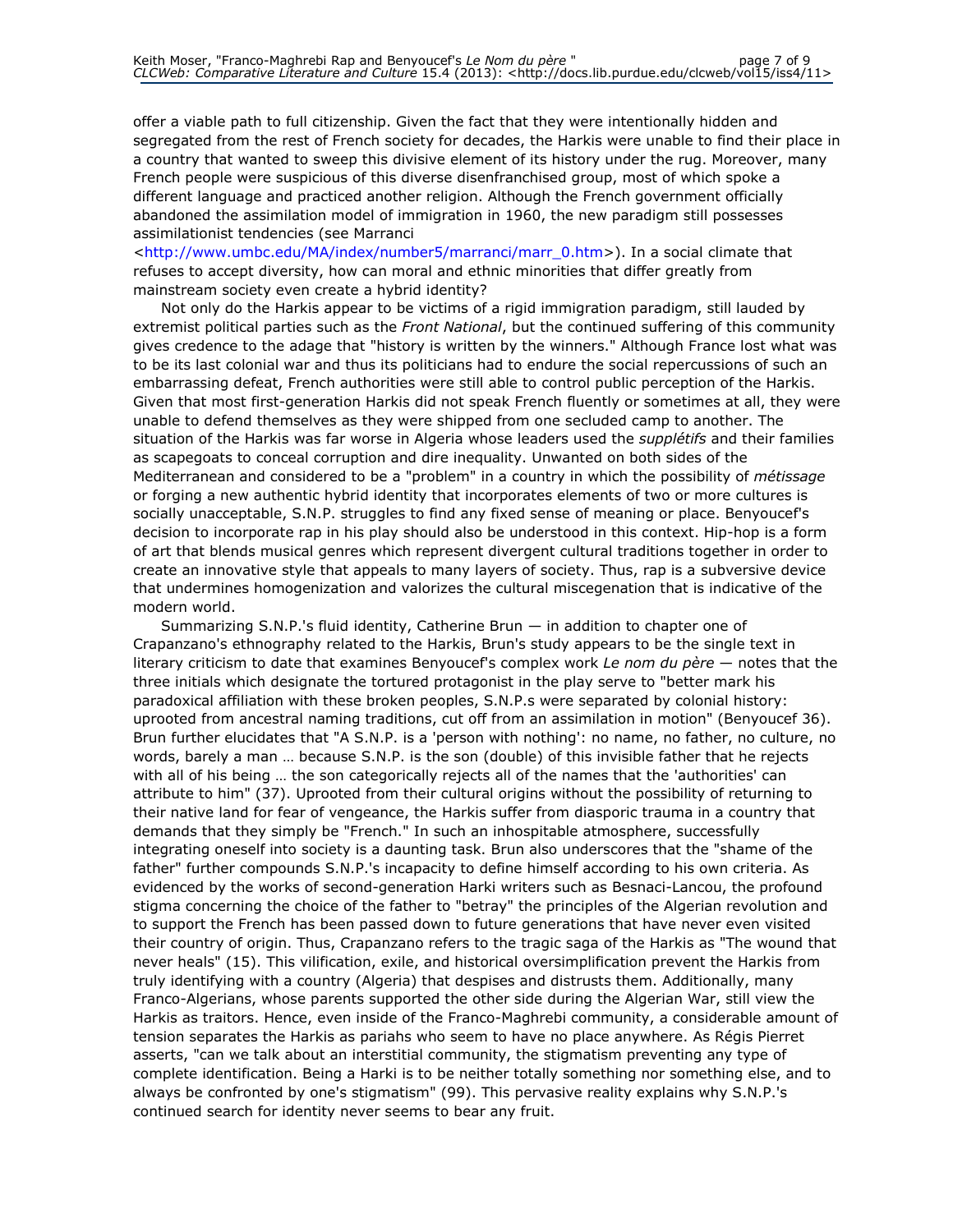In conclusion, Benyoucef examines the paradoxes of the literary profession. However, this complex and divisive theatrical work also underscores that art can indeed serve as an invaluable method of decrying injustice and demanding social change. Even if hip-hop is an imperfect tool similar to any other human invention and that can be used for contradictory purposes as evidenced by rap music — that glorifies radical forms of Islam — this unfortunate reality does not mean that this genre should be disregarded. The fact that rap has been (re)-appropriated by musicians from many divergent cultural backgrounds epitomizes the profound trauma which is indicative of the urban malaise experienced by disillusioned youth in ghettos across the planet. Despite what staunch supporters of neoliberal globalization might claim, the streets of the "global village" deconstruct the pervasive notion that everyone has equal access to the "American dream" and that has been exported to nearly all corners of the globe. Benyoucef's Le Nom du père makes the spectator/reader ponder whether an US-American musical import could paradoxically be a viable part of the solution for both French society and the modern world.

### Works Cited

Antoine, Fabrice. "Des Mots et des Oms. Verlan, troncation et recyclage formel dans l'argot contemporain." Cahiers de lexicologie 72 (1998): 41-70.

Bachmann, Christian, and Luc Basier. "Le Verlan. Argot d'école ou langue des Keums?" Mots: Le Langages du Politique 8 (1984): 169-87.

Bentahila, Abdelâli, and Eirlys Davies. "The Syntax of Arabic-French Code Switching." Lingua 59.4 (1983): 301- 30.

Benyoucef, Messaoud. Le Nom du père. Nointel: L'Embarcadère, 2005.

Besnaci-Lancou, Fatima. Des Vies. 62 Enfants de Harkis Racontent. Paris: L'Atelier, 2010.

Besnaci-Lancou, Fatima. Fille de harki. Paris: Ouvrières, 2005.

Brun, Catherine. "Le Nom du père." Mémoires de la guerre d'Algérie. Ed. Catherine Brun. Special issue Lendemains 31 (2006): 36-44.

Castetz, Natalie. "Une Pièce de théâtre ravive les blessures des harkis." Libération (11 May 2005): <http://www.liberation.fr/societe/0101528658-une-piece-de-theatre-ravive-les-blessures-des-harkis>.

Cook, John. The Arts in Communication of Faith: Course Design Guide. Nashville: Graded P, 1969.

Crapanzano, Vincent. The Harkis: The Wound That Never Heals. Chicago: U of Chicago P, 2011.

Davies, Eirlys, and Abdelâli Bentahila. "Code Switching as a Poetic Device: Examples from Rai Lyrics." Language & Communication 28.1 (2008): 1-20.

Davies, Eirlys, and Abdelâli Bentahila. "Code Switching and the Globalisation of Popular Music: The Case of North African Raï and Rap." Multilingua 25 (2006): 367-92.

Goudaillier, Jean-Pierre. "De l'Argot traditionnel au Français contemporain des cités." La Linguistique 38.1 (2002): 5-23.

Gross, Joan, David McMurray, and Ted Swedenburg. "Arab Noise and Ramadan Nights: Rai, Rap, and Franco-Maghrebi Identity." Diaspora 3.1 (1994): 3-39.

Halila, Souad. "A Hip Hop View of Islam: Aesthetic 'Rebels' 4 Anti-Islamism and 4 Anti-anti-Arabism." The International Journal of the Humanities 5.10 (2008): 35-42.

Kerchouche, Dalia. Mon Père, ce Harki. Paris: Seuil, 2003.

Marc Martínez, Isabelle. "Intermediality, Rewriting Histories, and Identities in French Rap." CLCWeb:

Comparative Literature and Culture 13.3 (2011): <http://dx.doi.org/10.7771/1481-4374.1804>. Marranci, Gabriele. "A Complex Identity of Its Musical Representation: Beurs and Raï Music in Paris." umbc.edu

(2001): <http://www.umbc.edu/MA/index/number5/marranci/marr\_0.htm>. McBroom, Patricia. "Rap Locally, Rhyme Globally: Hip-Hop Culture Becomes a World-Wide Language for Youth Resistance, According to Course." The Berkeleyan (12 April 2000):

<http://berkeley.edu/news/berkeleyan/2000/04/12/hiphop.html>.

McClennen, Sophia A. America According to Colbert: Satire as Public Pedagogy. New York: Palgrave Mcmillan, 2011.

McClennen, Sophia A. Colbert's America: Satire and Democracy. New York: Palgrave Mcmillan, 2012.

Méla, Vivienne. "Le Verlan ou le langage du miroir." Langages 101 (1991): 73-94.

Orlando, Valérie. "From Rap to Raï in the Mixing Bowl: Beur Hip-Hop Culture and Banlieue Cinema in Urban France." Journal of Popular Culture 36 (2003): 395-415.

Pierret, Régis. "Les Enfants de harkis, entre triple appartenance et double rejet." Hommes & Migrations 1276 (1987): 88-101.

"Pourquoi les Harkis sont contre 'Le Nom du père'." harkis.com (2005):

<http://www.harkis.com/article.php3?id\_article=105>.

Rahmani, Zahia. Moze. Paris: Sabine Wespieser, 2003.

Sloutsky, Larissa, and Catherine Black. "Le Verlan, phénomène langagier et social. Recapitulative." French Review 82.2 (2008): 308-24.

Sutton, Homer. "Postcolonial Voices: Vindicating the Harkis." Contemporary French Civilization 20.2 (1996): 231-39.

Van der Schyff, Dylan. "The Algerian Harkis. Témoignages d'une Histoire Cachée." The International Journal of the Humanities 8.1 (2010): 147-55.